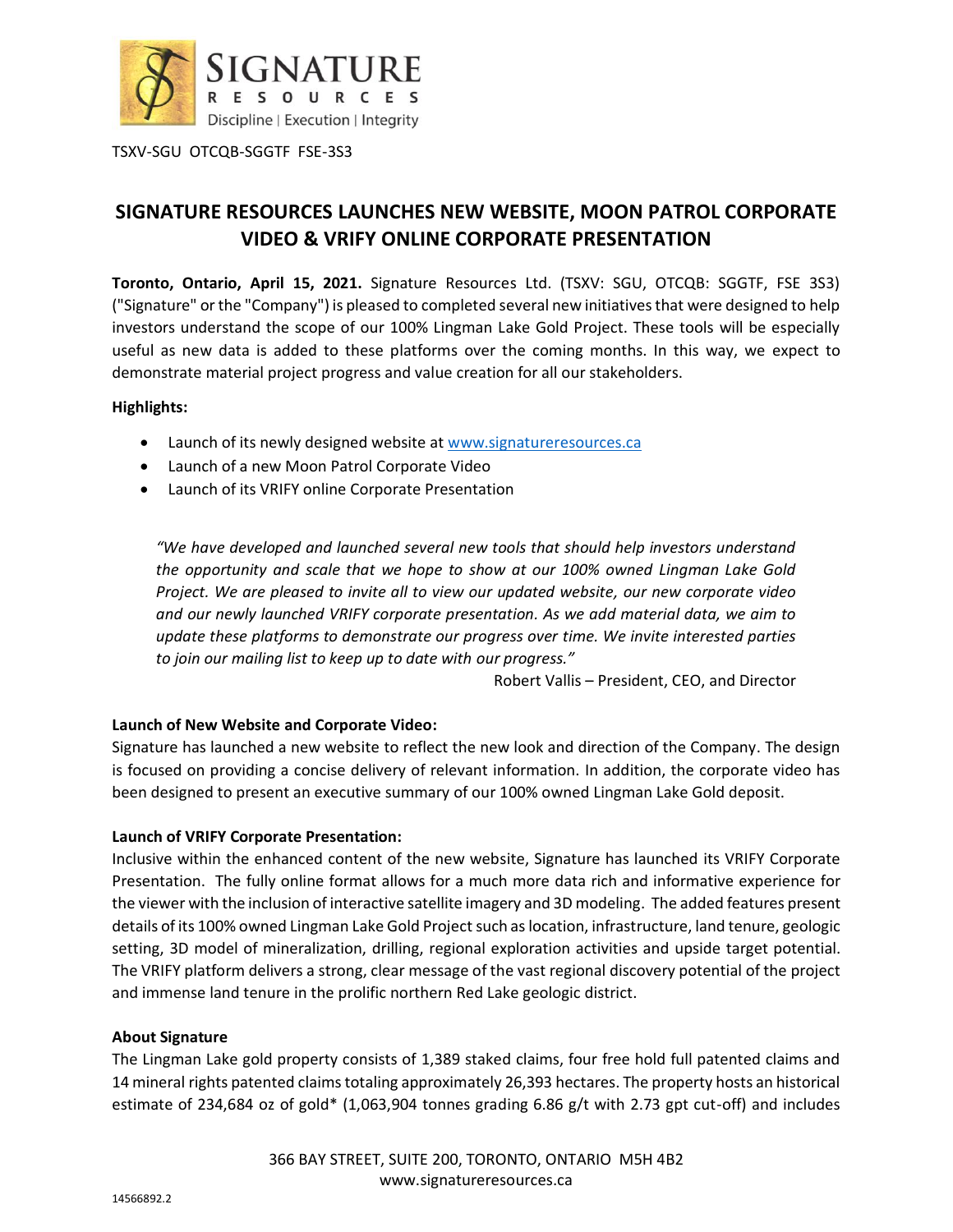

TSXV-SGU OTCQB-SGGTF FSE-3S3

what has historically been referred to as the Lingman Lake Gold Mine, an underground substructure consisting of a 126.5-meter shaft, and 3-levels at 46-meters, 84-meters and 122-meters depths.

\*This historical resource estimate is based on prior data and reports obtained and prepared by previous operators, and information provided by governmental authorities. A Qualified Person has not done sufficient work to verify the classification of the mineral resource estimates in accordance with current CIM categories. The Company is not treating the historical estimate as a current NI 43-101 mineral resource estimate. Establishing a current mineral resource estimate on the Lingman Lake deposit will require further evaluation, which the Company and its consultants intend to complete in due course. Additional information regarding historical resource estimates is available in the technical report entitled, "Technical Report on the Lingman Lake Gold Property" dated January 31, 2020, prepared by John M. Siriunas, P.Eng. and Walter Hanych, P.Geo., available on the Company's SEDAR profile at www.sedar.com. To find out more about Signature Resources Limited, visit our website at www.signatureresources.ca , or contact:

Jonathan Held Chief Financial Officer 416-270-9566

#### **Cautionary Notes**

#### **Neither TSX Venture Exchange nor its Regulation Services Provider (as that term is defined in the policies of the TSX Venture Exchange) accepts responsibility for the adequacy or accuracy of this news release.**

*This news release contains forward-looking statements which are not statements of historical fact. Forward-looking statements include estimates and statements that describe the Company's future plans, objectives or goals, including words to the effect that the Company or management expects a stated condition or result to occur. Forward-looking statements may be identified by such terms as "believes", "anticipates", "expects", "estimates", "may", "could", "would", "will", or "plan". Since forward-looking statements are based on assumptions and address future events and conditions, by their very nature they involve inherent risks and uncertainties. Although these statements are based on information currently available to the Company, the Company provides no assurance that actual results will meet management's expectations. Risks, uncertainties and other factors involved with forward-looking information could cause actual events, results, performance, prospects and opportunities to differ materially from those expressed or implied by such forward-looking information. Forward looking information in this news release includes, but is not limited to, the Company's objectives, goals or future plans, statements, exploration results, potential mineralization, the estimation of mineral resources, exploration and mine development plans, timing of the commencement of operations and estimates of market conditions and risks associated with infectious diseases, including COVID-19. Factors that could cause actual results to differ materially from such forwardlooking information include, but are not limited to changes in general economic and financial market conditions, failure to identify mineral resources, failure to convert estimated mineral resources to reserves, the inability to complete a feasibility study which recommends a production decision, the preliminary nature of metallurgical test results, delays in obtaining or failures to obtain required governmental, environmental or other project approvals, political risks, inability to fulfill the duty to accommodate First Nations and other indigenous peoples, uncertainties relating to the availability and costs of financing needed in the future, changes in equity markets, inflation, changes in exchange rates, fluctuations in commodity prices, delays in the development of projects, capital and operating costs varying significantly from estimates and the other risks involved in the mineral exploration and development industry, and those risks set out in the Company's public documents*  filed on SEDAR. Although the Company believes that the assumptions and factors used in preparing the forward-looking *information in this news release are reasonable, undue reliance should not be placed on such information, which only applies* 

> 366 BAY STREET, SUITE 200, TORONTO, ONTARIO M5H 4B2 www.signatureresources.ca